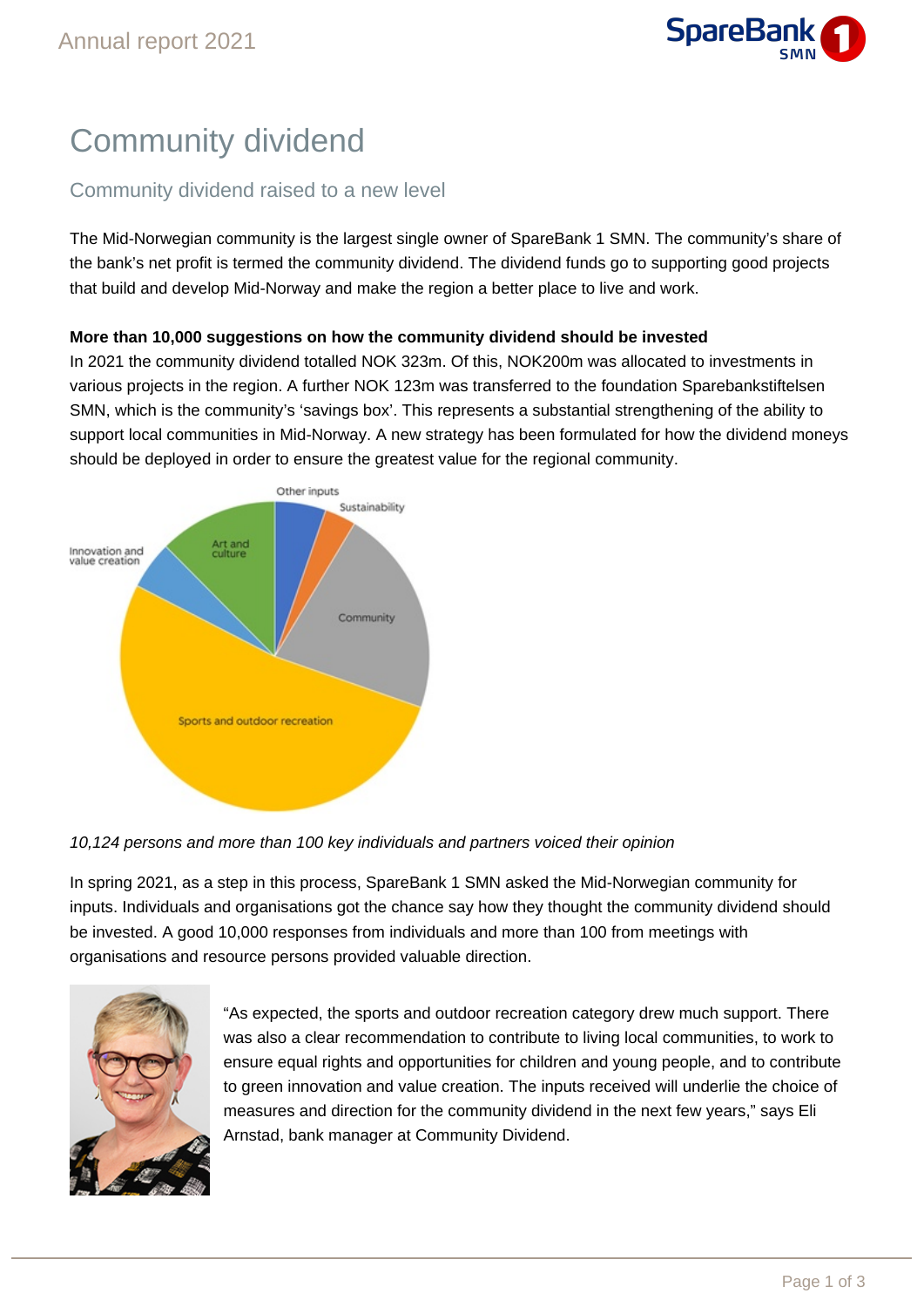

### **Community response to Covid-19 and reopening of society**

When the pandemic broke out 2020, community dividend worth NOK 100m was earmarked for Covidrelated support to the voluntary sector, cultural life and local communities. SpareBank 1 SMN called this the 'communal Covid response effort'.

Through various support schemes the funds were directed at initiatives that eased the situation for organisation, cultural life and local communities. The goal was to secure the voluntary sector and bolster solidarity and activity during an abnormal period. This work carried on in 2021 when Covid continued to create uncertainty for cultural life, clubs and organisations.

When the outlook brightened and reopening approached, NOK 100m was allocated to help the community get up to speed again. In autumn 2021 support was provided to several hundred activities in a bid to invigorate our local communities and help actors that had faced the toughest challenges during the pandemic to find work once again.

The initiatives were met with immense commitment and sparked great activity. Activity was greatest in Trondheim where more than 115,000 persons participated in almost 300 events large and small.

At the end of 2021 the group is again prepared to be a mainstay should new mutations of the corona virus pose challenges for local communities in Mid-Norway.

SpareBank 1 SMN's public input campaign and support arrangements achieved a broad outreach in the communal Covid response effort, in traditional and social media alike. For the group this type of visibility is important in building awareness and knowledge of the significance of the community dividend and of the power intrinsic to the ownership model.

#### **Other major activities in 2021:**

# **Establishment of a sustainability programme with SINTEF**

Over the course of 2021 a programme was initiated in collaboration with SINTEF designed to assist Mid-Norwegian businesses' green transition. Together we shall help established small and mediumsized businesses (SMBs) in Mid-Norway to digitalise, automate and become more sustainable. This is a unique opportunity to draw benefit from SINTEF's expertise at the same time that the community dividend covers half the participation fee for businesses, thereby giving more SMBs the chance to take part.

#### ■ SpareBank 1 SMN Talent Grants

NOK 1.2m was handed out in grants to talented individuals. This sum was distributed among 30 young talents in the fields of culture, sports, and business and social development in Mid-Norway.

#### **E** Summer jobs for young people

SpareBank 1 SMN contributed financial support for 633 summer jobs for young people in another summer marked by Covid restrictions. The summer-job project was carried through in collaboration with the foundation Sparebankstiftelsen SMN.

# **Community portal launched**

In 2021 the group launched a webpage providing an overview of all projects that have received support